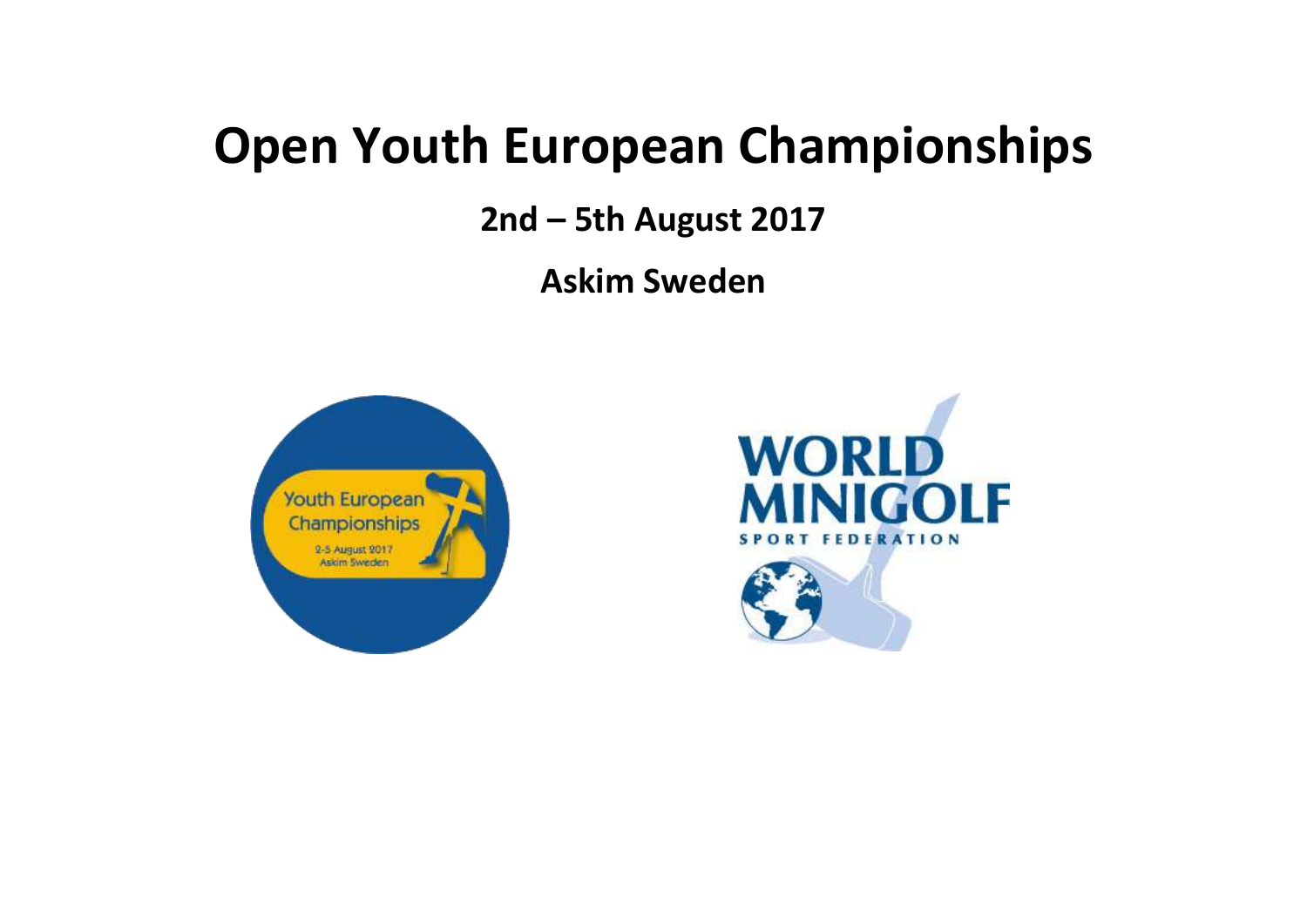# **Open Youth European Championships, Askim, Sweden**

**Tournament Director:**

Martin Tománek (WMF YC)

**Tournament Officer:** Bengt Svensson, Askims BGK

**Technical Officer** (Bangolf Arena and Bangolf Arena Mobile Scorecard): Johan Kessels, Sjövikens IF

#### **Jury:**

Martin Tománek (WMF YC) Philipp Lewin (WMF YC) Verners Kirṧs (WMF YC)

**Referees:** Dieter Helmke (Head referee) Christian Somnitz Peter Helm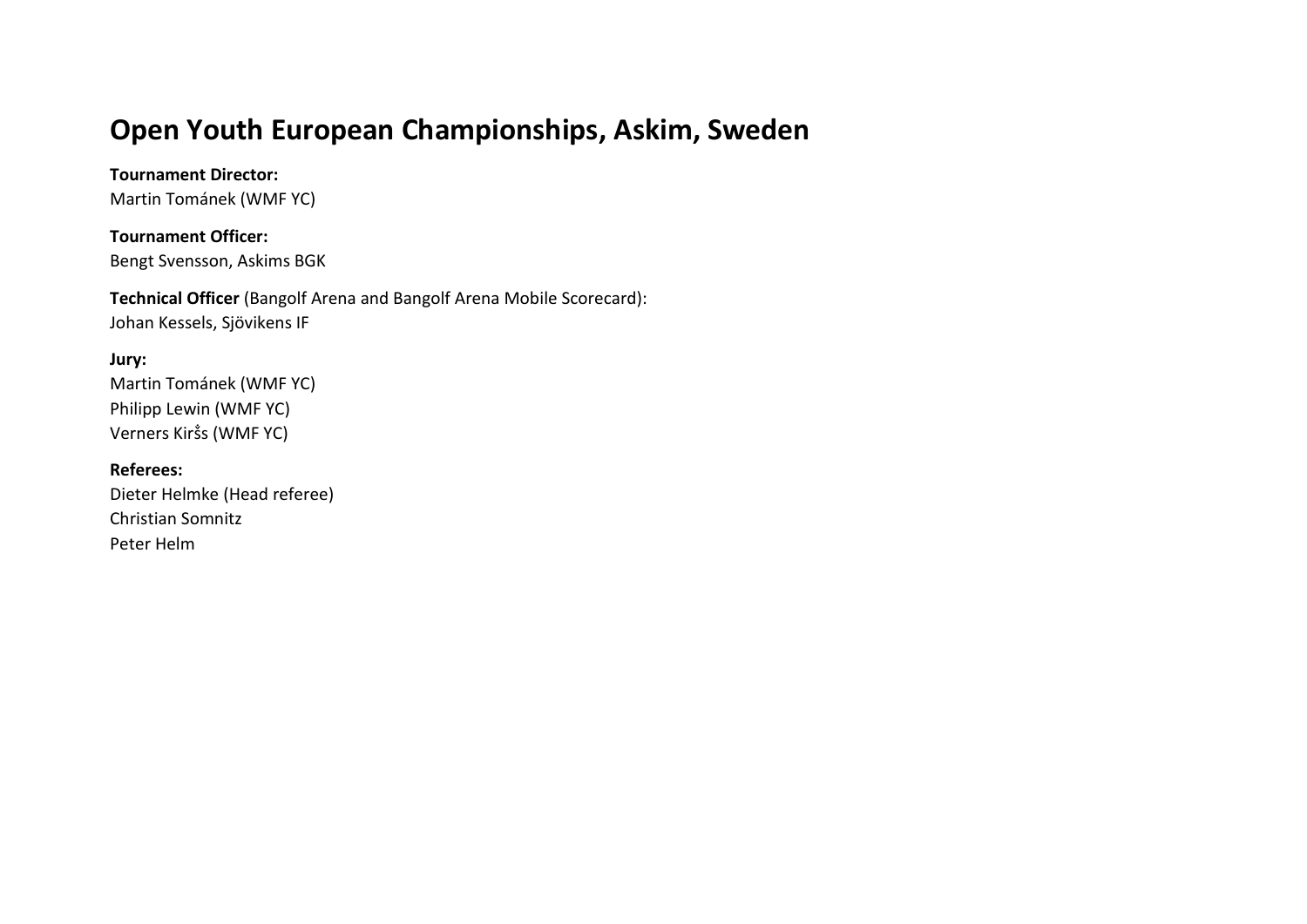#### **PENALTIES**

Round 1, Lane 1: JURGELEIT Melanie (GER) – verbal admonition (rules) Round 5, Lane 4: LARSSON Lukas (SWE) - verbal admonition (misbehaviour) Round 6, Lane 7: 131 PHILIPONA Alexander (SUI) - admonition + 1 penalty point (scorekeeping) Round 6, Lane 7: 132 HORN Kilian (GER) - admonition + 1 penalty point (scorekeeping) Round 8, Lane 9: KRAUSS Silvio (GER) – verbal admonition (misbehaviour) Round 10, Lane 15: CHIKINA Daria (RUS) – verbal admonition (time) Round 10, Lane 7: NJORD Alexander (SWE - verbal admoniton (misbehaviour) Round 10: GUSTAFSSON Erik, coach (SWE) – verbal admonition (rules) Round 10: STANEK Jiri, coach (CZE) – verbal admonition (rules) Round 10, Lane 18: HABERL Florian (AUT) – verbal admonition (misbehaviour)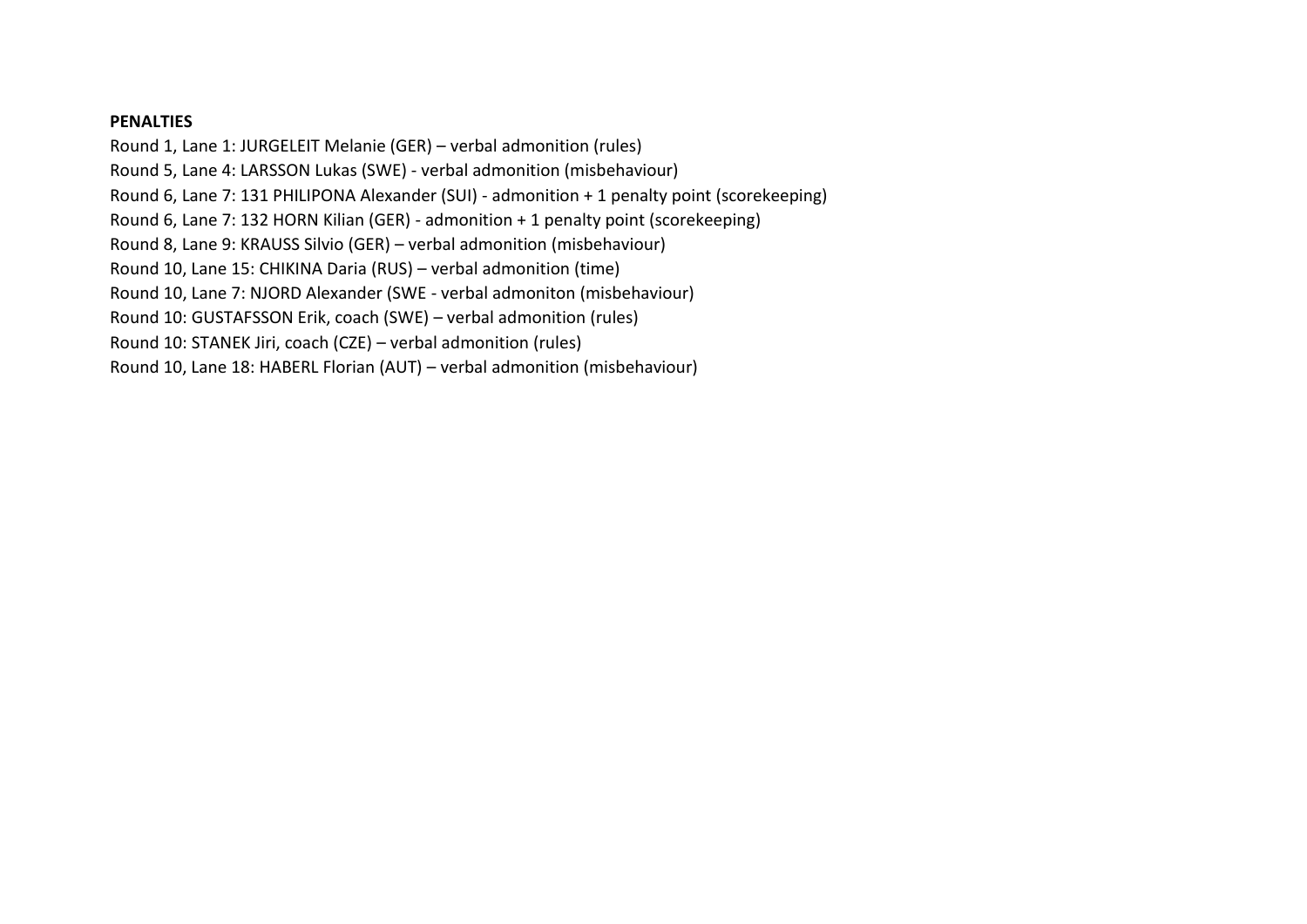## **Male youth individual strokeplay**

|     | Rank Name                  | Country    |           |                 |                 |                 |                |          |         |                 |         |    |    |    |      |      | E1 C2 E3 C4 E5 C6 E7 C8 E9 C10 C11 E12 CAvg EAvg CSum ESum Diff Total |     |                |     |
|-----|----------------------------|------------|-----------|-----------------|-----------------|-----------------|----------------|----------|---------|-----------------|---------|----|----|----|------|------|-----------------------------------------------------------------------|-----|----------------|-----|
| 1   | James Lindström            | <b>SWE</b> | 21        | 27              | 20 <sup>1</sup> |                 | 28 26 27 21    |          |         | 27 21           |         | 27 | 26 | 20 | 27,0 | 21,5 | 162                                                                   | 129 | 8              | 291 |
| 2   | Silvio Krauss              | <b>GER</b> | 21        | 27              | 22              |                 | 30 21 25 21    |          |         | 26              | 24      | 25 | 26 | 23 | 26,5 | 22,0 | 159                                                                   | 132 | 8              | 291 |
| 3   | Lars Anderegg              | SUI        | 23        | 27              | 19              |                 | 28 21 29 23    |          |         | 23 23           |         | 25 | 27 | 24 | 26,5 | 22,2 | 159                                                                   | 133 | 11             | 292 |
| 4   | Elias Zachariassen         | <b>SWE</b> | 26        | 28              | 20 <sup>1</sup> | 31              |                | 22 27 20 |         | 25 22           |         | 24 | 28 | 22 | 27,2 | 22,0 | 163                                                                   | 132 | 13             | 295 |
| 5   | Alexander Njord            | <b>SWE</b> | 25        | 25              | 22              |                 | 27 24 26 21    |          |         |                 | $29$ 22 | 27 | 28 | 22 | 27,0 | 22,7 | 162                                                                   | 136 | 8              | 298 |
| 6   | Ondřej Škaloud             | <b>CZE</b> | 25        | 31              |                 |                 | 20 28 23 28 23 |          |         | 28 23           |         | 26 | 26 | 19 | 27,8 | 22,2 | 167                                                                   | 133 | 11             | 300 |
| 7   | Rasmus Bergqvist           | <b>SWE</b> | 23        | 28              | 24              | 29              |                | 21 27 22 |         | 28 21           |         | 26 | 29 | 25 | 27,8 | 22,7 | 167                                                                   | 136 | $\overline{7}$ | 303 |
| 8   | Jan Kadlec                 | <b>CZE</b> | 20        | 29              | 21              |                 | 29 22          |          | 30 21   |                 | 30 26   | 29 | 24 | 22 | 28,5 | 22,0 | 171                                                                   | 132 | 12             | 303 |
| 9   | Kilian Horn                | <b>GER</b> | 24        | 30 <sup>°</sup> |                 |                 | 24 29 21 29 21 |          |         | $25$ 21         |         | 29 | 29 | 22 | 28,5 | 22,2 | 171                                                                   | 133 | 8              | 304 |
| 10  | Daniel Brtevník            | <b>CZE</b> | 25        | 30              | 18              |                 | 30 26          |          | 26 22   | 30 <sup>2</sup> | 21      | 27 | 29 | 20 | 28,7 | 22,0 | 172                                                                   | 132 | 12             | 304 |
| 11  | <b>Erik Hovind Fause</b>   | <b>NOR</b> | 22        | 29              | 24              |                 | 29 22 26 21    |          |         |                 | 29 26   | 30 | 26 | 21 | 28,2 | 22,7 | 169                                                                   | 136 | 9              | 305 |
| 12  | Lukas Larsson              | <b>SWE</b> | 23        | 24              | 23              |                 | 28 23 30 25    |          |         | 30 23           |         | 29 | 26 | 21 | 27,8 | 23,0 | 167                                                                   | 138 | 10             | 305 |
| 13  | Severin Blümer             | <b>GER</b> | 20        | 28              | 24              |                 | 32   20        |          | 32 23   | 25              | -22     | 30 | 26 | 23 | 28,8 | 22,0 | 173                                                                   | 132 | 11             | 305 |
| 14  | Eric Bohlin                | <b>SWE</b> | 25        | 29              | 23 <sup>1</sup> |                 | 26 23 29 22    |          |         |                 | 28 20   | 29 | 28 | 24 | 28,2 | 22,8 | 169                                                                   | 137 | 8              | 306 |
| 15  | <b>Benedikt Schwickert</b> | <b>GER</b> | <b>20</b> | 29              |                 |                 | 22 27 24 29 23 |          |         |                 | 29 23   | 27 | 33 | 23 | 29,0 | 22,5 | 174                                                                   | 135 | 10             | 309 |
| 16  | Aapo Siurola               | <b>FIN</b> | 24        | 30              | 25              | 30 <sup>2</sup> | 25             | 27       | 20      | 28              | 20      | 28 | 26 | 26 | 28,2 | 23,3 | 169                                                                   | 140 | 10             | 309 |
| 17  | Jean-Pierre Bonacker       | <b>GER</b> | 23        | 28              |                 |                 | 20 29 28 32 22 |          |         | 29 19           |         | 28 | 32 | 22 | 29,7 | 22,3 | 178                                                                   | 134 | 13             | 312 |
| Cut | after round 10             |            |           |                 |                 |                 |                |          |         |                 |         |    |    |    |      |      |                                                                       |     |                |     |
| 18  | <b>Robin Dickes</b>        | <b>GER</b> | 27        | 30              | 21              | 30 <sup>1</sup> | 24             | 29       | 21      | 28              | 21      | 28 |    |    | 29,0 | 22,8 | 145                                                                   | 114 | 8              | 259 |
| 19  | Alexander Malina           | <b>SWE</b> | 25        | 27              | 25 <sup>1</sup> |                 | 27 22 28 22    |          |         | 33 22           |         | 32 |    |    | 29,4 | 23,2 | 147                                                                   | 116 | 9              | 263 |
| 20  | Nikolay Nagornov           | <b>RUS</b> | 22        | 31              |                 |                 | $22$ 32 20     |          | 34 22   | 28 25           |         | 28 |    |    | 30,6 | 22,2 | 153                                                                   | 111 | 11             | 264 |
| 21  | Richard Sůsa               | <b>CZE</b> | 25        | 30              | 23 <sup>1</sup> |                 | 30 26          |          | 26 23   |                 | 32 24   | 27 |    |    | 29,0 | 24,2 | 145                                                                   | 121 | 9              | 266 |
| 22  | <b>Florian Haberl</b>      | <b>AUT</b> | 23        | 28              | 24              |                 | 29 26          |          | 28 20   | 33 22           |         | 33 |    |    | 30,2 | 23,0 | 151                                                                   | 115 | 11             | 266 |
| 23  | Thomas Lottermoser         | <b>AUT</b> | 23        | 30              | 22              |                 | 32 25          |          | $30$ 26 | 30 <sup>°</sup> | 22      | 27 |    |    | 29,8 | 23,6 | 149                                                                   | 118 | 9              | 267 |
| 24  | Michael Čižmár             | <b>CZE</b> | 25        | 29              | 21              |                 | 28 23          |          | 33 21   | 34              | 26      | 27 |    |    | 30,2 | 23,2 | 151                                                                   | 116 | 12             | 267 |
| 25  | Jarno Bottenberg           | <b>NED</b> | 26        | 34              | 24              |                 | 33 23          |          | 30 20   | 31 19           |         | 27 |    |    | 31,0 | 22,4 | 155                                                                   | 112 | 14             | 267 |
| 26  | Ole Biegler                | <b>GER</b> | 23        | 30 <sup>1</sup> | 26              |                 | 31 21 26 22 35 |          |         |                 | 24      | 30 |    |    | 30,4 | 23,2 | 152                                                                   | 116 | 14             | 268 |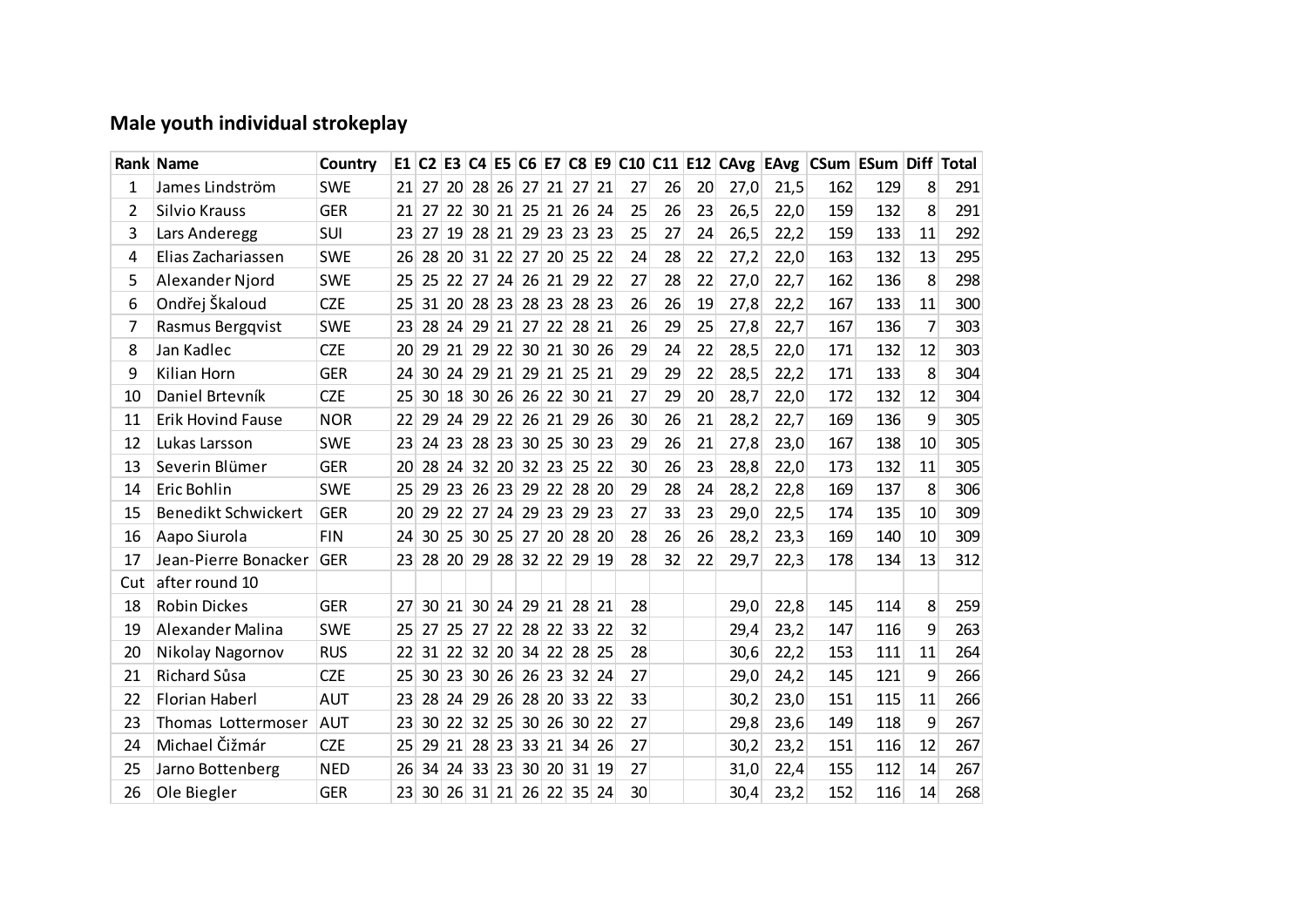|     | <b>Rank Name</b>                                | <b>Country</b> |    |                 |                 |            |                         |       |         |            |    |  |      |      | E1 C2 E3 C4 E5 C6 E7 C8 E9 C10 C11 E12 CAvg EAvg CSum ESum Diff Total |     |    |     |
|-----|-------------------------------------------------|----------------|----|-----------------|-----------------|------------|-------------------------|-------|---------|------------|----|--|------|------|-----------------------------------------------------------------------|-----|----|-----|
| 27  | Per Pucher                                      | <b>AUT</b>     | 23 | 32              | 23              |            | 31 26 33 22             |       | $29$ 22 |            | 28 |  | 30,6 | 23,2 | 153                                                                   | 116 | 9  | 269 |
| 28  | <b>Tim Danielsen</b>                            | <b>DEN</b>     | 27 | 30 <sup>°</sup> | 24              | 30 24      |                         | 28 23 |         | 26 26      | 32 |  | 29,2 | 24,8 | 146                                                                   | 124 | 10 | 270 |
| 29  | <b>Enrico Buser</b>                             | <b>SUI</b>     | 27 | 31              |                 | $22$ 34 26 | 28 26                   |       | 30 23   |            | 28 |  | 30,2 | 24,8 | 151                                                                   | 124 | 11 | 275 |
| 30  | Marco Berchtel                                  | <b>AUT</b>     | 27 | 35 <sub>1</sub> | 22              | 28 24      | 28                      | 26    | 30 26   |            | 29 |  | 30,0 | 25,0 | 150                                                                   | 125 | 12 | 275 |
| 31  | Alexander Philipona                             | SUI            | 26 |                 |                 |            | 31 19 24 28 32 21 33 30 |       |         |            | 31 |  | 30,2 | 24,8 | 151                                                                   | 124 | 20 | 275 |
| 32  | Justin Baumann                                  | <b>AUT</b>     | 22 |                 |                 |            | 30 24 29 31 32 25 31 23 |       |         |            | 31 |  | 30,6 | 25,0 | 153                                                                   | 125 | 12 | 278 |
| Cut | after round 10 for qualification for match play |                |    |                 |                 |            |                         |       |         |            |    |  |      |      |                                                                       |     |    |     |
| 33  | Lars Jehle                                      | <b>SUI</b>     | 23 |                 |                 |            | 31 26 31 24 27 23       |       |         | 34 28      | 35 |  | 31,6 | 24,8 | 158                                                                   | 124 | 13 | 282 |
| 34  | Rudolfs Lagzda                                  | LAT            | 25 | 31              | 22              |            | $34$ 26 33              | 26    |         | $35 \, 25$ | 27 |  | 32,0 | 24,8 | 160                                                                   | 124 | 12 | 284 |
| 35  | <b>Dominik Bertels</b>                          | <b>CZE</b>     | 27 | 33              | 24              |            | 34 26 31 23             |       |         | $36$ 24    | 26 |  | 32,0 | 24,8 | 160                                                                   | 124 | 14 | 284 |
| 36  | Janik Zysset                                    | SUI            | 25 | 34              | 28              | 30 31      |                         | 30 23 | 32 22   |            | 31 |  | 31,4 | 25,8 | 157                                                                   | 129 | 13 | 286 |
| 37  | <b>Emils Simanskis</b>                          | LAT            | 30 | 38              |                 |            | 21 32 25 28 22          |       | 32 29   |            | 29 |  | 31,8 | 25,4 | 159                                                                   | 127 | 19 | 286 |
| 38  | Paul Binder                                     | <b>AUT</b>     | 29 | 34              | 25 <sup>1</sup> | 31   24    |                         | 36 23 | 29 23   |            | 34 |  | 32,8 | 24,8 | 164                                                                   | 124 | 13 | 288 |
| 39  | <b>Timur Ramazanov</b>                          | <b>RUS</b>     | 26 |                 |                 |            | 34 27 37 24 35 26 31 23 |       |         |            | 27 |  | 32,8 | 25,2 | 164                                                                   | 126 | 14 | 290 |
| 40  | <b>Klavs Kalnins</b>                            | LAT            | 24 | 34              |                 | $22$ 31 26 |                         | 26 34 | 36 27   |            | 33 |  | 32,0 | 26,6 | 160                                                                   | 133 | 22 | 293 |
| 41  | Leonid Cheshkov                                 | <b>RUS</b>     | 27 | 37              | 25 <sub>1</sub> | 36 25      | 33 27                   |       |         | $30 \, 25$ | 29 |  | 33,0 | 25,8 | 165                                                                   | 129 | 10 | 294 |
| 42  | Yuta Kakizoe                                    | <b>JAP</b>     | 29 | 35              | 26              | 33 30      | 31 25                   |       |         | 27 25      | 37 |  | 32,6 | 27,0 | 163                                                                   | 135 | 15 | 298 |
| 43  | <b>Patrick Gois</b>                             | SUI            | 27 | 29              | 27              | 34 30      |                         | 32 26 | 30 31   |            | 34 |  | 31,8 | 28,2 | 159                                                                   | 141 | 10 | 300 |
| 44  | Jeppe Vitten Jensen                             | <b>DEN</b>     | 30 | 29              | 30 <sup>°</sup> |            | 34 25 29 28             |       | 32 27   |            | 36 |  | 32,0 | 28,0 | 160                                                                   | 140 | 12 | 300 |
| 45  | Filipp Nesterovich                              | <b>RUS</b>     | 28 | 30              | 28              | 38 30      | 33                      | 27    |         | $34$ 23    | 35 |  | 34,0 | 27,2 | 170                                                                   | 136 | 15 | 306 |
| 46  | Thomas Linher                                   | <b>AUT</b>     | 23 | 34              | 31              | 33 24      |                         | 36 34 |         | 34 35      | 30 |  | 33,4 | 29,4 | 167                                                                   | 147 | 18 | 314 |
| 47  | Janis Mikelssons                                | LAT            | 25 | 35 <sup>2</sup> | 33              | 34 36      |                         | 36 25 | 35 30   |            | 28 |  | 33,6 | 29,8 | 168                                                                   | 149 | 19 | 317 |
| 48  | <b>Sandris Murnieks</b>                         | LAT            | 28 |                 |                 |            | 38 25 40 31 34 27       |       | 40 28   |            | 35 |  | 37,4 | 27,8 | 187                                                                   | 139 | 12 | 326 |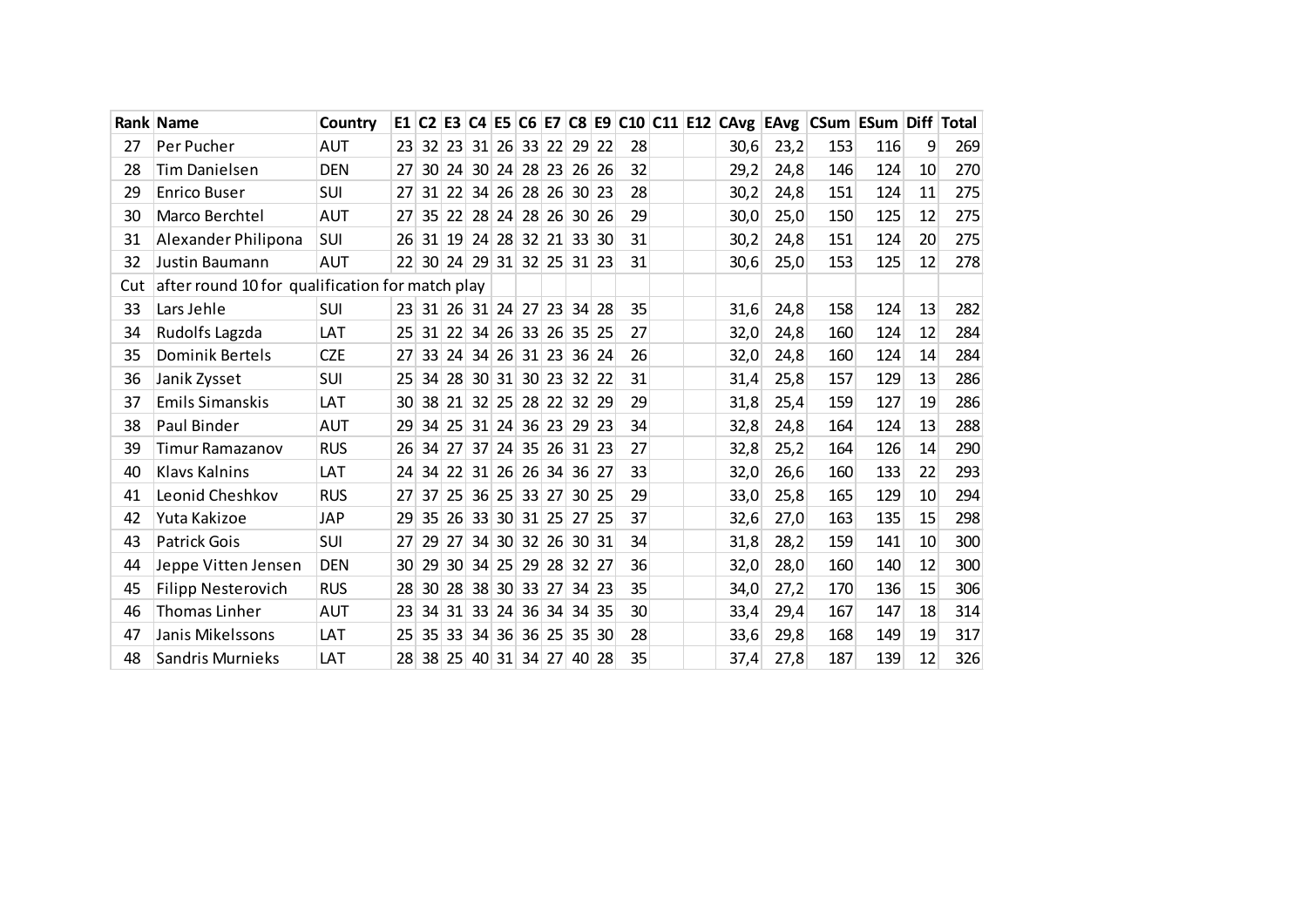## **Female youth individual strokeplay**

|     | Rank Name                                       | Country    |                 |                 |                 |                         |       |                   |                     |       |    |    |    |      |      | E1 C2 E3 C4 E5 C6 E7 C8 E9 C10 C11 E12 CAvg EAvg CSum ESum Diff Total |     |    |     |
|-----|-------------------------------------------------|------------|-----------------|-----------------|-----------------|-------------------------|-------|-------------------|---------------------|-------|----|----|----|------|------|-----------------------------------------------------------------------|-----|----|-----|
| 1   | Sarah Schumacher                                | <b>GER</b> | 24 <sup>1</sup> |                 |                 | 29 25 30 19 26 19 25 22 |       |                   |                     |       | 27 | 25 | 22 | 27   | 21,8 | 162                                                                   | 131 | 11 | 293 |
| 2   | Alena Doleželová                                | <b>CZE</b> | 24              | 27              | 24              |                         |       | 27 21 29 21 29 20 |                     |       | 25 | 28 | 22 | 27,5 | 22   | 165                                                                   | 132 | 8  | 297 |
| 3   | Jasmin Hansson                                  | <b>SWE</b> | 281             |                 | 31 22           |                         |       | 28 20 25 23 24 22 |                     |       | 27 | 31 | 21 | 27,7 | 22,7 | 166                                                                   | 136 | 15 | 302 |
| 4   | Wilma Harrysson                                 | <b>SWE</b> | 261             |                 | 25 23           |                         | 28 21 |                   | 28 25 32 24         |       | 27 | 27 | 26 | 27,8 | 24,2 | 167                                                                   | 145 | 12 | 312 |
| 5   | Felicia Vikström                                | <b>SWE</b> | 24              |                 |                 | 31 22 32 21 29 25 32 21 |       |                   |                     |       | 28 | 30 | 24 | 30,3 | 22,8 | 182                                                                   | 137 | 8  | 319 |
| 6   | Maike Haupt                                     | <b>GER</b> | 26              |                 |                 | 33 24 32 25 27 23 32 22 |       |                   |                     |       | 27 | 27 | 22 | 29,7 | 23,7 | 178                                                                   | 142 | 10 | 320 |
| 7   | Nadine Jürgens                                  | SUI        | 24              | 32 <sup>2</sup> | 25              |                         |       | 30 26 26 22 30 25 |                     |       | 28 | 28 | 26 | 29   | 24,7 | 174                                                                   | 148 | 10 | 322 |
| 8   | Jennifer Göransson                              | <b>SWE</b> | 21 <sup>1</sup> |                 | 28 24           |                         |       | 37 22 28 23 28 22 |                     |       | 28 | 32 | 29 | 30,2 | 23,5 | 181                                                                   | 141 | 17 | 322 |
| 9   | Selina Krauss                                   | <b>GER</b> | 29              |                 | 26 27           |                         |       | 28 25 28 24 34 20 |                     |       | 30 | 30 | 24 | 29,3 | 24,8 | 176                                                                   | 149 | 17 | 325 |
| Cut | after round 10                                  |            |                 |                 |                 |                         |       |                   |                     |       |    |    |    |      |      |                                                                       |     |    |     |
| 10  | Elena Sukonnikova                               | <b>RUS</b> | 26              | 30 <sup>1</sup> | 24              | 31 23                   |       | 29 23             | 31 27               |       | 28 |    |    | 29,8 | 24,6 | 149                                                                   | 123 | 7  | 272 |
| 11  | Melanie Jurgeleit                               | <b>GER</b> | 25              | 30 <sup>1</sup> | 30 <sup>1</sup> | 29 25                   |       |                   | $31$ 26 30 25       |       | 28 |    |    | 29,6 | 26,2 | 148                                                                   | 131 | 8  | 279 |
| 12  | Yulia Korytina                                  | <b>RUS</b> | 23              | 30 I            | 27              |                         | 32 26 | 30 30             | 29 22               |       | 31 |    |    | 30,4 | 25,6 | 152                                                                   | 128 | 11 | 280 |
| 13  | Anna-Maria Krinninger                           | <b>AUT</b> | 21              | 31 <sup>1</sup> | 25              | 35 30                   |       |                   | $31$   21   31   31 |       | 29 |    |    | 31,4 | 25,6 | 157                                                                   | 128 | 16 | 285 |
| 14  | Laura Rudigier                                  | AUT        | 25 <sub>1</sub> |                 | 32   27         |                         |       | 35 29 32 25 28 23 |                     |       | 33 |    |    | 32   | 25,8 | 160                                                                   | 129 | 13 | 289 |
| 15  | Lisa Marie Zitz                                 | AUT        | 24              | <b>28</b>       | 29              | 33 25                   |       | 31 28             | 34 25               |       | 37 |    |    | 32,6 | 26,2 | 163                                                                   | 131 | 14 | 294 |
| 16  | Daria Chikina                                   | <b>RUS</b> | 25 <sup>1</sup> |                 |                 | 39 34 32 23 31 20 33 31 |       |                   |                     |       | 35 |    |    | 34   | 26,6 | 170                                                                   | 133 | 22 | 303 |
| Cut | after round 10 for qualification for match play |            |                 |                 |                 |                         |       |                   |                     |       |    |    |    |      |      |                                                                       |     |    |     |
| 17  | Margarita Lysova                                | <b>RUS</b> |                 |                 |                 | 29 35 28 34 23          |       | 37 27             |                     | 33 29 | 30 |    |    | 33,8 | 27,2 | 169                                                                   | 136 | 13 | 305 |
| 18  | Alina Gobetz                                    | <b>AUT</b> | 22              |                 |                 | 34 31 36 23 34 30       |       |                   |                     | 33 29 | 34 |    |    | 34,2 | 27   | 171                                                                   | 135 | 12 | 306 |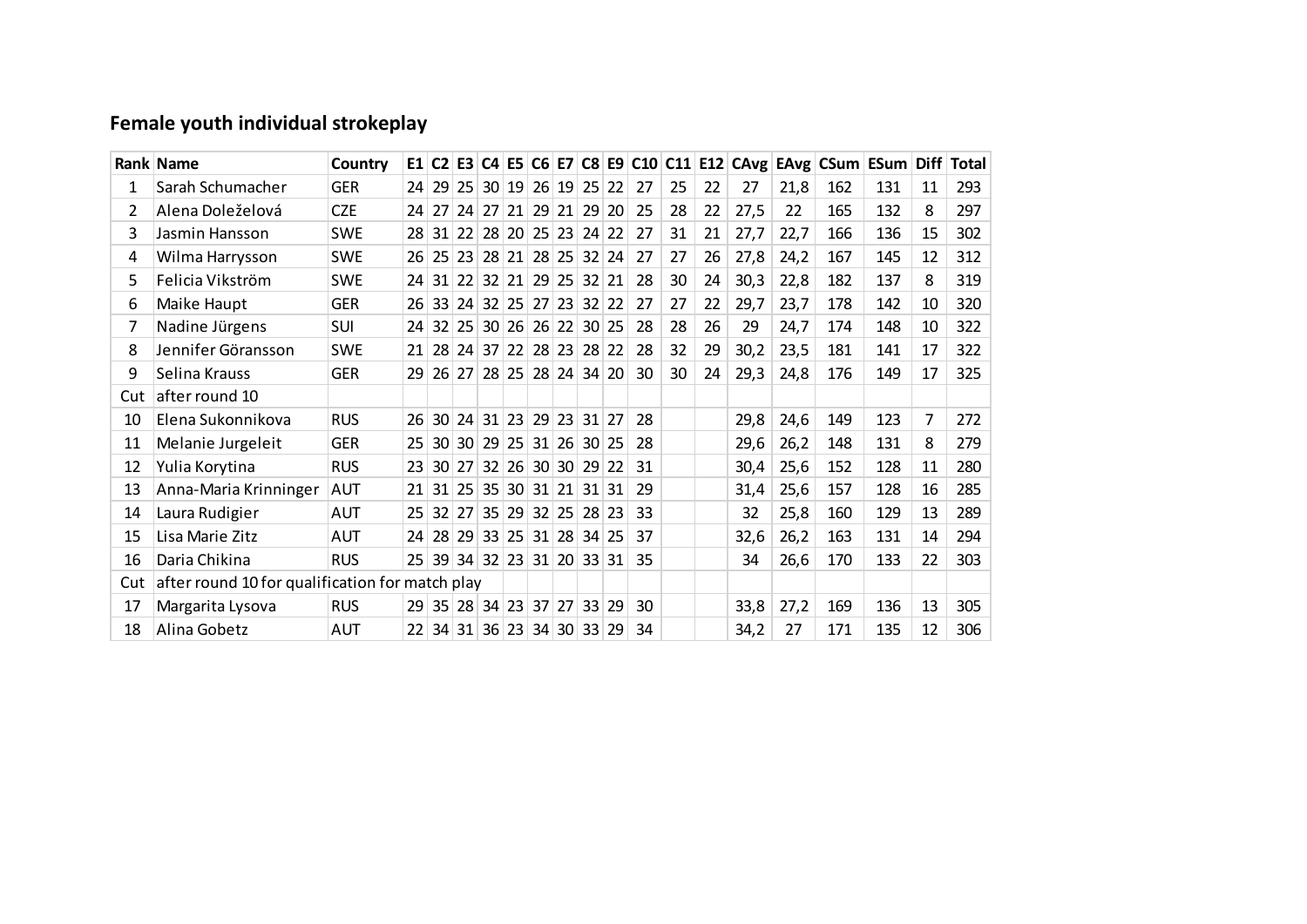## **Youth male matchplay**

| 8-part final<br>16-part final |                |                          | Quarter part final |                          |                | Semi final               |   | Final                    |                | Winner             |  |  |
|-------------------------------|----------------|--------------------------|--------------------|--------------------------|----------------|--------------------------|---|--------------------------|----------------|--------------------|--|--|
| Lars Anderegg                 |                |                          |                    |                          |                |                          |   |                          |                |                    |  |  |
| Justin Baumann                |                | Justin Baumann           | 4                  |                          |                |                          |   |                          |                |                    |  |  |
| <b>Erik Hovind Fause</b>      | 5              |                          |                    | <b>Erik Hovind Fause</b> | 4              |                          |   |                          |                |                    |  |  |
| Jean Pierre Bonacker          |                | <b>Erik Hovind Fause</b> | 4                  |                          |                | <b>Erik Hovind Fause</b> |   |                          |                |                    |  |  |
| <b>Eric Bohlin</b>            | 2              |                          |                    |                          |                |                          | 4 |                          |                |                    |  |  |
| Michael Ciżmár                |                | Michael Cižmár           | 3                  |                          |                |                          |   |                          |                |                    |  |  |
| Kilian Horn                   | 4              |                          |                    | Jarno Bottenberg         | 0              |                          |   |                          |                |                    |  |  |
| Jarno Bottenberg              |                | Jarno Bottenberg         | 5                  |                          |                |                          |   |                          |                |                    |  |  |
| Alexander Niord               | 5              |                          | 8                  |                          |                |                          |   | <b>Erik Hovind Fause</b> | $\overline{2}$ |                    |  |  |
| <b>Tim Danielsen</b>          |                | Alexander Njord          |                    |                          |                |                          |   |                          |                |                    |  |  |
| Severin Blümer                | 6              |                          |                    | Alexander Niord          | 1              |                          |   |                          |                |                    |  |  |
| <b>Richard Susa</b>           | $\overline{2}$ | Severin Blümer           | 4                  |                          |                |                          |   |                          |                |                    |  |  |
| Jan Kadlec                    | 3              |                          |                    |                          |                | Jan Kadlec               | 0 |                          |                |                    |  |  |
| Nikolay Nagornov              | $\mathbf{3}$   | Jan Kadlec               | 4                  |                          |                |                          |   |                          |                |                    |  |  |
| Elias Zachariassen            |                |                          |                    | Jan Kadlec               | $\overline{7}$ |                          |   |                          |                |                    |  |  |
| <b>Enrico Buser</b>           | $\mathbf{3}$   | Elias Zachariassen       | 3                  |                          |                |                          |   |                          |                |                    |  |  |
| James Lindström               | 6              |                          |                    |                          |                |                          |   |                          |                | Rasmus Bergqvist   |  |  |
| Marcop Berchtel               | -1             | James Lindström          | 6                  | James Lindström          |                |                          |   |                          |                |                    |  |  |
| Aapo Siurola                  | 3              | Aapo Siurola             |                    |                          | $\overline{2}$ |                          |   |                          |                |                    |  |  |
| Alexander Malina              | $\overline{2}$ |                          | 1                  |                          |                |                          |   |                          |                |                    |  |  |
| Daniel Brtevnik               |                | Florian haberl           | 4                  |                          |                | Rasmus Bergqvist         | 6 |                          |                |                    |  |  |
| Florian haberl                |                |                          |                    | Rasmus Bergqvist         | 6              |                          |   |                          |                |                    |  |  |
| Rasmus Bergqvist              |                |                          | $\overline{4}$     |                          |                |                          |   |                          |                |                    |  |  |
| Per Bucher                    |                | Rasmus Bergqvist         |                    |                          |                |                          |   |                          |                |                    |  |  |
| <b>Benedikt Schwickert</b>    | 4              |                          |                    |                          |                |                          |   | Rasmus Bergqvist         | 4              |                    |  |  |
| Ole Biegler                   |                | Ole Biegler              | 3                  |                          | 3              |                          |   |                          |                |                    |  |  |
| Ondrej Skaloud                | -1             | Thomas Lottermoser       | $\overline{7}$     | Thomas Lottermoser       |                |                          |   |                          |                |                    |  |  |
| Thomas Lottermoser            | 4              |                          |                    |                          |                |                          |   |                          |                |                    |  |  |
| Lukas Larsson                 |                |                          | $\overline{7}$     |                          |                | Thomas Lottermoser       | 4 |                          |                |                    |  |  |
| <b>Robin Dickes</b>           | $\overline{4}$ | Lukas Larsson            |                    |                          |                |                          |   |                          |                |                    |  |  |
| Silvio Krauss                 | 5              | Silvio Krauss            |                    | Lukas Larsson            | 3              |                          |   |                          |                |                    |  |  |
| Alexander Philipona           | $\overline{3}$ |                          | 1                  |                          |                |                          |   |                          |                |                    |  |  |
|                               |                |                          |                    |                          |                |                          |   | $3rd - 4th$              |                |                    |  |  |
|                               |                |                          |                    |                          |                |                          |   | Jan Kadlec               | 3              | Thomas Lottermoser |  |  |
|                               |                |                          |                    |                          |                |                          |   | Thomas Lottermoser       |                |                    |  |  |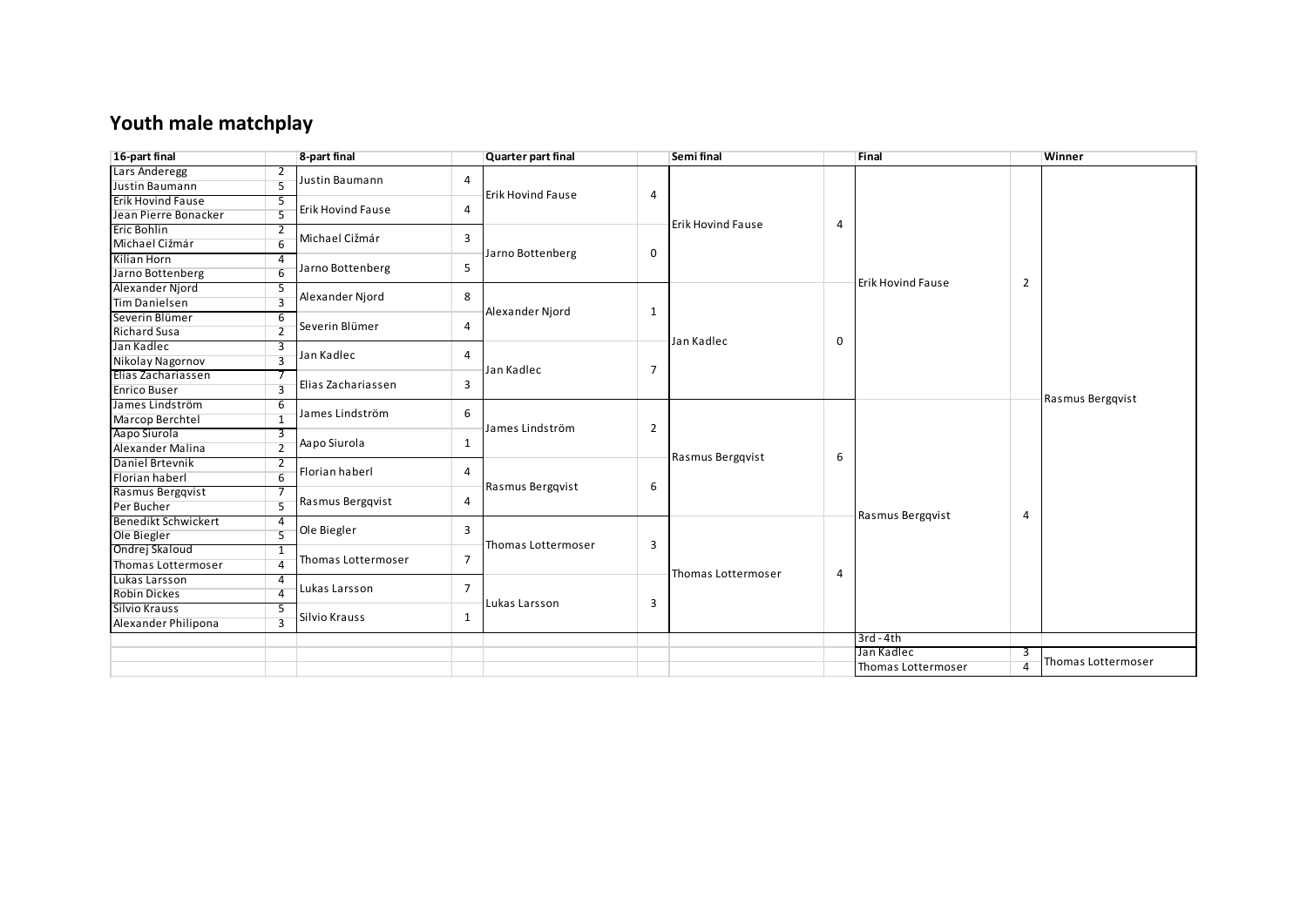## **Youth female matchplay**

| 8-part final          |                | Quarter part final    |   | Semi final       |   | Final            |                | Winner           |  |
|-----------------------|----------------|-----------------------|---|------------------|---|------------------|----------------|------------------|--|
| Sarah Schumacher      | 6              | Sarah Schumacher      | 6 |                  |   |                  |                |                  |  |
| Daria Chikina         | $\overline{2}$ |                       |   | Sarah Schumacher | 3 |                  |                |                  |  |
| Maike Haupt           | 5              | Maike Haupt           | 3 |                  |   |                  |                |                  |  |
| Selina Krauss         | $\overline{2}$ |                       |   |                  |   |                  | 5              |                  |  |
| Jennifer Göransson    | 4              |                       | 5 |                  |   | Yulia Korytina   |                |                  |  |
| Yulia Korytina        | 4              | Yulia Korytina        |   |                  | 5 |                  |                |                  |  |
| Wilma Harrysson       | 3              |                       |   | Yulia Korytina   |   |                  |                |                  |  |
| Anna-Maria Krinninger | 6              | Anna-Maria Krinninger | 1 |                  |   |                  |                | Lisa Marie Zitz  |  |
| Jasmin Hansson        | $\overline{7}$ |                       | 3 |                  |   |                  |                |                  |  |
| Laura Rudigier        | 5              | Jasmin Hansson        |   |                  | 3 |                  |                |                  |  |
| Felicia Vikström      | 6              | Felicia Vikström      | 5 | Felicia Vikström |   |                  |                |                  |  |
| Melanie Jurgeleit     | 3              |                       |   |                  |   |                  |                |                  |  |
| Nadine Jürgens        | $\overline{2}$ |                       | 3 |                  |   | Lisa Marie Zitz  | 8              |                  |  |
| Elena Sukonnikova     | $\overline{7}$ | Elena Sukonnikova     |   |                  | 5 |                  |                |                  |  |
| Alena Doležolova      | 3              |                       |   | Lisa Marie Zitz  |   |                  |                |                  |  |
| Lisa Marie Zitz       | 6              | Lisa Marie Zitz       | 6 |                  |   |                  |                |                  |  |
|                       |                |                       |   |                  |   | 3rd-4th          |                |                  |  |
|                       |                |                       |   |                  |   | Sarah Schumacher | 4              |                  |  |
|                       |                |                       |   |                  |   | Felicia Vikström | $\overline{4}$ | Sarah Schumacher |  |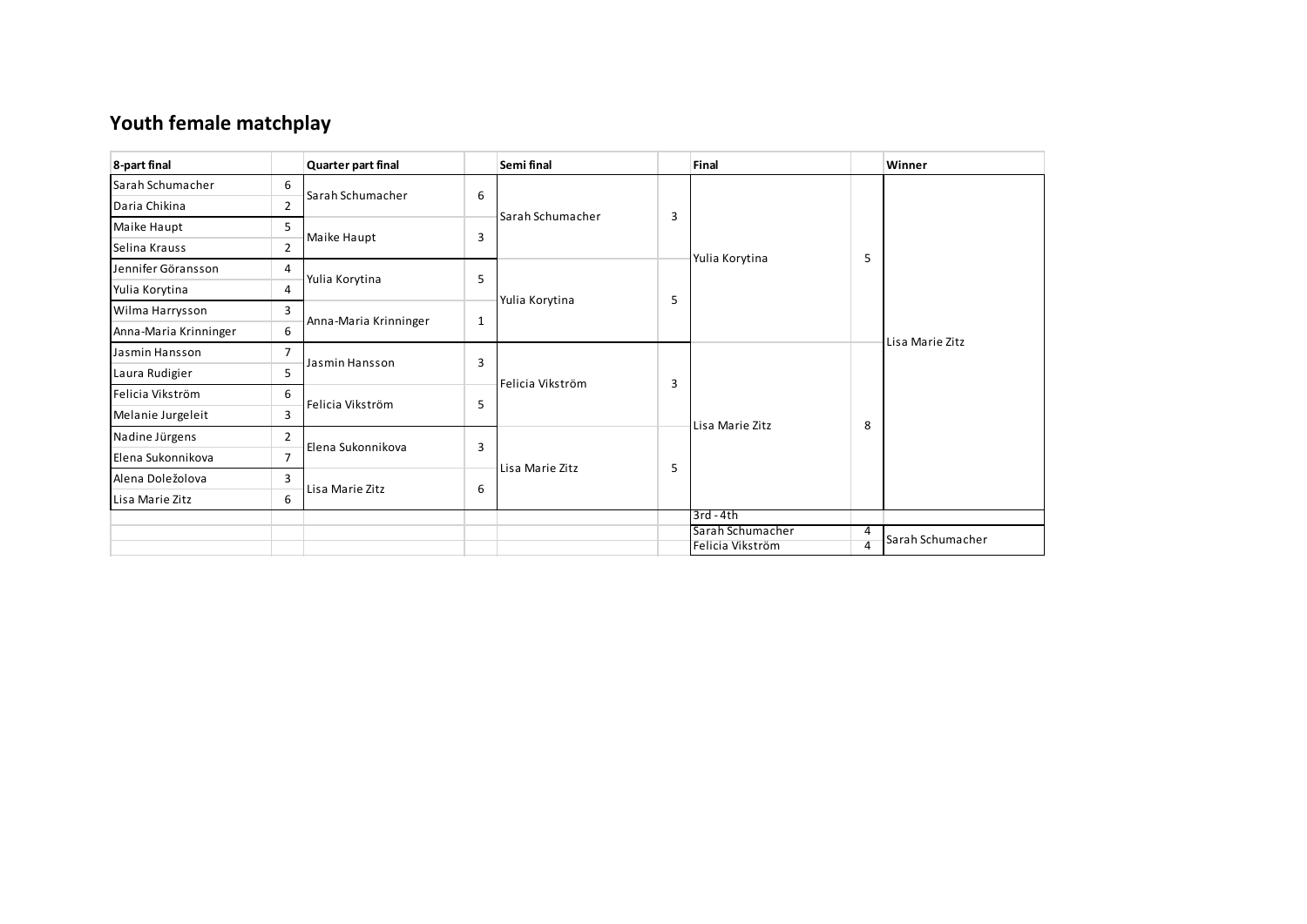## **Youth male team competition**

| Rank           | Name                           | Country        | R1  | R2              | R <sub>3</sub> | R <sub>4</sub>  | R <sub>5</sub> | <b>R6</b>    | R7  | R <sub>8</sub>  | Tot  | Avg  | Diff |
|----------------|--------------------------------|----------------|-----|-----------------|----------------|-----------------|----------------|--------------|-----|-----------------|------|------|------|
| $\mathbf{1}$   | Sweden (0 substitutes)         | Sweden         |     |                 |                |                 |                |              |     |                 |      |      |      |
|                | James Lindström                |                | 21  | 27              | 20             | 28              | 26             | 27           | 21  | 27              | 197  | 24,6 |      |
|                | Alexander Njord                |                | 25  | 25              | 22             | 27              | 24             | 26           | 21  | 29              | 199  | 24,9 |      |
|                | Rasmus Bergqvist               |                | 23  | 28              | 24             | 29              | 21             | 27           | 22  | 28              | 202  | 25,3 |      |
|                | Lukas Larsson                  |                | 23  | 24              | 23             | 28              | 23             | 30           | 25  | 30 <sup>°</sup> | 206  | 25,8 |      |
|                | Eric Bohlin                    |                | 25  | 29              | 23             | 26              | 23             | 29           | 22  | 28              | 205  | 25,6 |      |
|                | Elias Zachariassen             |                | 26  | 28              | 20             | 31              | 22             | 27           | 20  | 25              | 199  | 24,9 |      |
|                | Alexander Malina               |                |     |                 |                |                 |                |              |     |                 |      |      |      |
|                |                                |                | 143 | 161             | 132            | 169             | 139            | 166          | 131 | 167             | 1208 | 25,2 | 38   |
|                |                                |                |     |                 |                |                 |                |              |     |                 |      |      |      |
| $\overline{2}$ | Germany (0 substitutes)        | Germany        |     |                 |                |                 |                |              |     |                 |      |      |      |
|                | Jean-Pierre Bonacker           |                | 23  | 28              | 20             | 29              | 28             | 32           | 22  | 29              | 211  | 26,4 |      |
|                | Silvio Krauss                  |                | 21  | 27              | 22             | 30 <sup>°</sup> | 21             | 25           | 21  | 26              | 193  | 24,1 |      |
|                | Severin Blümer                 |                | 20  | 28              | 24             | 32              | 20             | 32           | 23  | 25              | 204  | 25,5 |      |
|                | Kilian Horn                    |                | 24  | 30 <sup>°</sup> | 24             | 29              | 21             | 28           | 21  | 25              | 202  | 25,4 |      |
|                | Benedikt Schwickert            |                | 20  | 29              | 22             | 27              | 24             | 29           | 23  | 29              | 203  | 25,4 |      |
|                | Ole Biegler                    |                | 23  | 30 <sup>°</sup> | 26             | 31              | 21             | 26           | 22  | 35              | 214  | 26,8 |      |
|                | <b>Robin Dickes</b>            |                |     |                 |                |                 |                |              |     |                 |      |      |      |
|                |                                | Penalty points |     |                 |                |                 |                | $\mathbf{1}$ |     |                 |      |      |      |
|                |                                |                | 131 | 172             | 138            | 178             | 135            | 173          | 132 | 169             | 1228 | 25,6 | 47   |
|                |                                |                |     |                 |                |                 |                |              |     |                 |      |      |      |
| 3              | Czech Republic (0 substitutes) | Czech Republic |     |                 |                |                 |                |              |     |                 |      |      |      |
|                | Jan Kadlec                     |                | 20  | 29              | 21             | 29              | 22             | 30           | 21  | 30 <sup>°</sup> | 202  | 25,3 |      |
|                | Dominik Bertels                |                | 27  | 33              | 24             | 34              | 26             | 31           | 23  | 36              | 234  | 29,3 |      |
|                | Michael Čižmár                 |                | 25  | 29              | 21             | 28              | 23             | 33           | 21  | 34              | 214  | 26,8 |      |
|                | Richard Sůsa                   |                | 25  | 30 <sup>2</sup> | 23             | 30 <sup>°</sup> | 26             | 26           | 23  | 32              | 215  | 26,9 |      |
|                | Daniel Brtevník                |                | 25  | 30 <sup>°</sup> | 18             | 30              | 26             | 26           | 22  | 30 <sup>°</sup> | 207  | 25,9 |      |
|                | Ondřej Škaloud                 |                | 25  | 31              | 20             | 28              | 23             | 28           | 23  | 28              | 206  | 25,8 |      |
|                |                                |                | 147 | 182             | 127            | 179             | 146            | 174          | 133 | 190             | 1278 | 26,6 | 63   |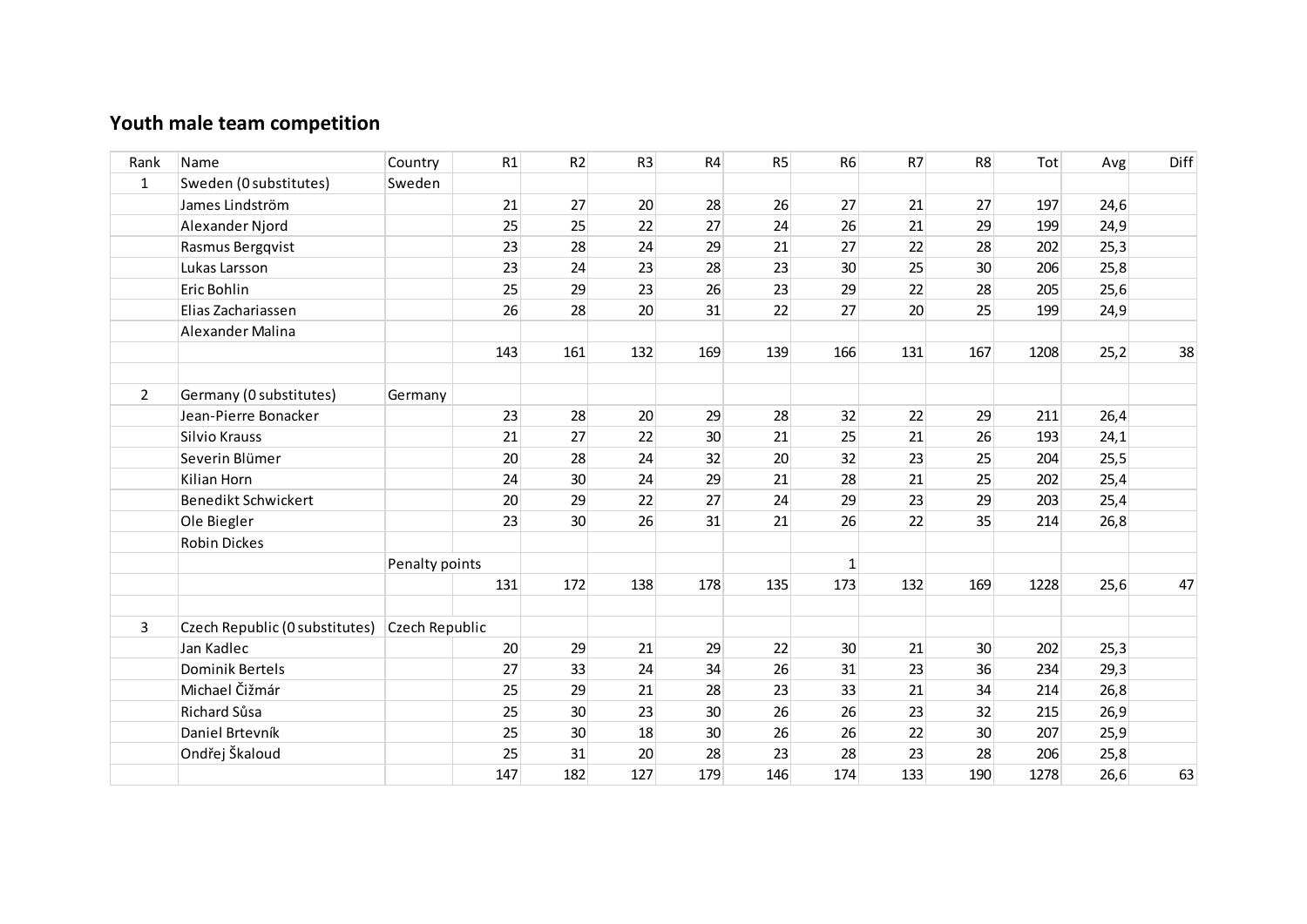| Rank | Name                        | Country        | R1  | R2              | R <sub>3</sub> | R <sub>4</sub> | R5              | R <sub>6</sub> | R7  | R <sub>8</sub>  | Tot  | Avg  | Diff |
|------|-----------------------------|----------------|-----|-----------------|----------------|----------------|-----------------|----------------|-----|-----------------|------|------|------|
| 4    | Switzerland (0 substitutes) | Switzerland    |     |                 |                |                |                 |                |     |                 |      |      |      |
|      | <b>Enrico Buser</b>         |                | 27  | 31              | 22             | 34             | 26              | 28             | 26  | 30 <sup>°</sup> | 224  | 28   |      |
|      | Janik Zysset                |                | 25  | 34              | 28             | 30             | 31              | 30             | 23  | 32              | 233  | 29,1 |      |
|      | Lars Jehle                  |                | 23  | 31              | 26             | 31             | 24              | 27             | 23  | 34              | 219  | 27,4 |      |
|      | Alexander Philipona         |                | 26  | 31              | 19             | 24             | 28              | 31             | 21  | 33              | 213  | 26,8 |      |
|      | Patrick Gois                |                | 27  | 29              | 27             | 34             | 30 <sup>°</sup> | 32             | 26  | 30              | 235  | 29,4 |      |
|      | Lars Anderegg               |                | 23  | 27              | 19             | 28             | 21              | 29             | 23  | 23              | 193  | 24,1 |      |
|      |                             | Penalty points |     |                 |                |                |                 |                |     |                 |      |      |      |
|      |                             |                | 151 | 183             | 141            | 181            | 160             | 178            | 142 | 182             | 1318 | 27,5 | 42   |
| 5.   | Austria (0 substitutes)     | Austria        |     |                 |                |                |                 |                |     |                 |      |      |      |
|      | Marco Berchtel              |                | 27  | 35              | 22             | 28             | 24              | 28             | 26  | 30 <sup>°</sup> | 220  | 27,5 |      |
|      | Justin Baumann              |                | 22  | 30 <sup>°</sup> | 24             | 29             | 31              | 32             | 25  | 31              | 224  | 28   |      |
|      | Paul Binder                 |                | 29  | 34              | 25             | 31             | 24              | 36             | 23  | 29              | 231  | 28,9 |      |
|      | Per Pucher                  |                | 23  | 32              | 23             | 31             | 26              | 33             | 22  | 29              | 219  | 27,4 |      |
|      | <b>Florian Haberl</b>       |                | 23  | 28              | 24             | 29             | 26              | 28             | 20  | 33              | 211  | 26,4 |      |
|      | Thomas Lottermoser          |                | 23  | 30 <sup>°</sup> | 22             | 32             | 25              | 30             | 26  | 30 <sup>°</sup> | 218  | 27,3 |      |
|      | Thomas Linher               |                |     |                 |                |                |                 |                |     |                 |      |      |      |
|      |                             |                | 147 | 189             | 140            | 180            | 156             | 187            | 142 | 182             | 1323 | 27,6 | 49   |